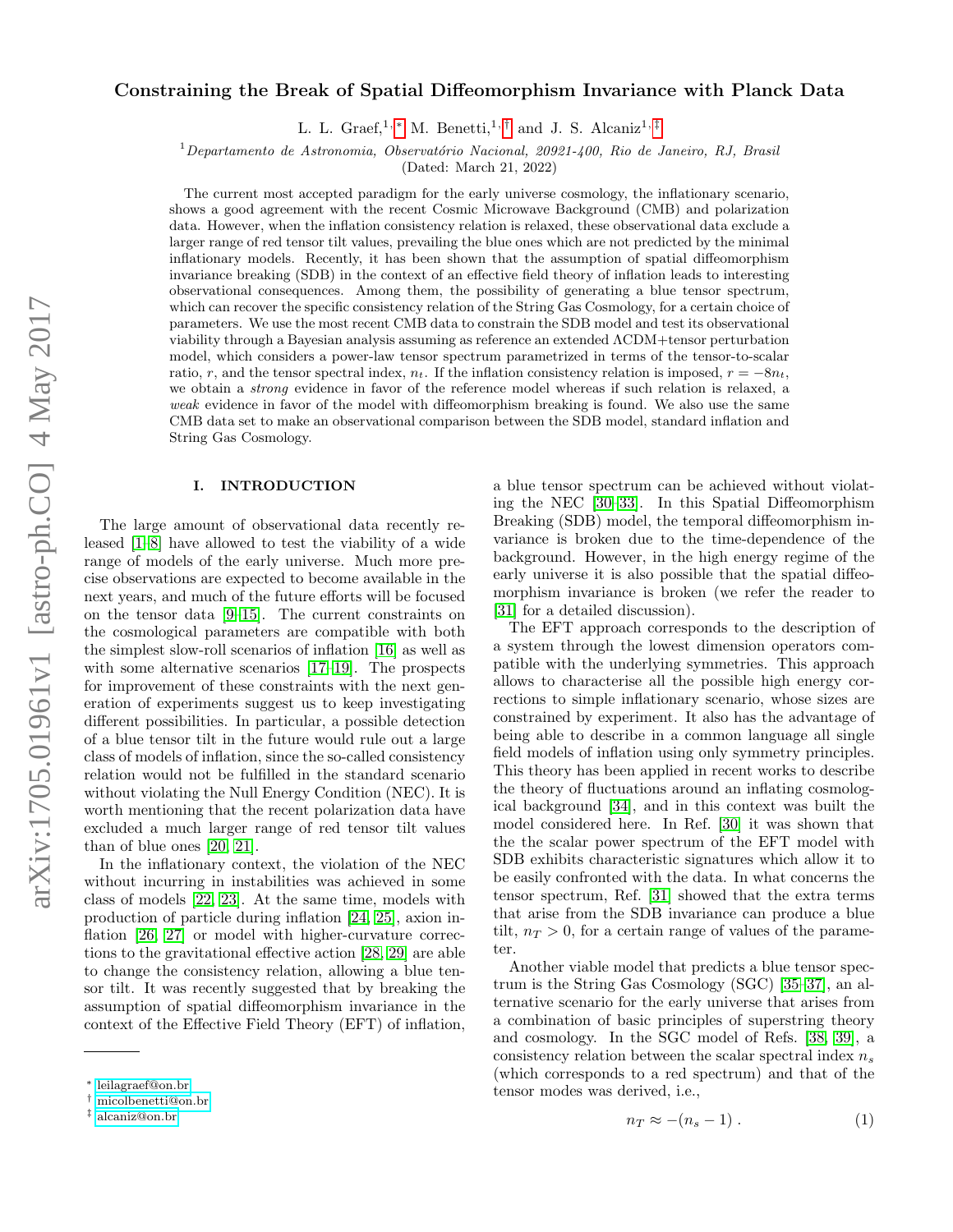On the other hand, current observations indicate that  $n_s = 0.9655 \pm 0.0062$  (1 $\sigma$ ) [\[20\]](#page-7-6). Therefore, if the ratio r of the tensor spectrum to the scalar spectrum is not too small, then future CMB polarisation experiments may have the potential to differentiate between the simple inflationary consistency relation and the one from SGC.

The consistency relation above can be reproduced by an EFT of inflation with breaking of spatial diffeomorphism invariance for a certain combination of the parameters [\[30\]](#page-7-16). In order to distinguish these models with future observations it is important to analyse if such a combination of parameters is allowed by the current data. This is one of the goals of the present work. By performing a Bayesian analysis using the most recent Planck and BICEP data, we test the observational viability of SDB model in the context of the EFT of inflation. We also discuss a possible observational distinction between the SDB model and the String Gas Cosmology. This paper is organized as follows. Section [II](#page-1-0) reviews the basic assumptions of the SDB model. In Section [III](#page-2-0) we evaluate the power spectrum predicted by this model. The method, observational data sets and priors used in the Bayesian analysis are discussed in Section [IV.](#page-3-0) In Section [V](#page-4-0) we discuss our main results. We summarize our conclusions in Section [VI.](#page-6-1)

## <span id="page-1-0"></span>II. SPATIAL DIFFEOMORPHISM BREAKING IN THE EFT

In what follows, we will consider the effective field theory for cosmological perturbations around a quasi-de Sitter background, with both temporal and spatial diffeomorphism invariance broken (but with isotropy preserved). We consider the following perturbed metric

$$
ds^2 = g_{\mu\nu}(x,\eta)dx^{\mu}dx^{\nu} . \qquad (2)
$$

The metric fluctuations are defined by

$$
h_{\mu\nu}(x,\eta) = g_{\mu\nu}(x,\eta) - \bar{g}_{\mu\nu}(\eta) , \qquad (3)
$$

where  $\eta$  is the conformal time and  $\bar{g}_{\mu\nu}(\eta)$  is the background metric. We will focus on operators at most quadratic in the fluctuations for simplicity. The approach usually adopted in the effective theory considers the unitary gauge, in which there are no perturbations of the inflaton field and all the fluctuations degrees are in the metric.

Following Ref. [\[30–](#page-7-16)[32\]](#page-7-24) the SDB invariance will be described through effective mass terms in the action for cosmological perturbations. These terms simply correspond to the most general way to express quadratic nonderivative operators in the fluctuations that break the spatial diffeomorphism symmetry. To the usual Einstein-Hilbert action expanded to second order, we add generic operators with no derivatives that are quadratic in the metric fluctuations  $h_{\mu\nu}$ . We consider the following action

$$
S = \int d^4x \sqrt{-g} M_{pl}^2 \left[ R - 2\Lambda - 2cg^{00} \right] + \frac{1}{4} M_{pl}^2 \int d^4x \sqrt{-g} [m_0^2 h_{00}^2 + 2m_1^2 h_{0i}^2 - m_2^2 h_{ij}^2 + m_3^2 h_{ii}^2 - 2m_4^2 h_{00} h_{ii}].
$$
 (4)

The terms in the first line are the ones which contribute to the homogeneous and isotropic background. The parameters  $c$  and  $\Lambda$  can be expressed as functions of the Hubble parameter  $(H)$  and its time derivative. The term proportional to  $m_0^2$  breaks time diffeomorphism invariance and the other mass terms break spatial diffeomorphism invariance. The invariance is restored for the limit  $m_i \rightarrow 0$  with  $i \neq 0$ .

One may consider the mass terms in the above equation as arising from couplings between the metric and fields with a time-dependent profile during inflation. Following [\[30,](#page-7-16) [31\]](#page-7-18), we assume as an approximation that their coefficients are effectively constant during inflation, and go to zero after inflation ends. However a small timedependence proportional to the slow-roll parameter  $(\epsilon)$ should be expected for these coefficients, which can be neglected for our purposes here.

As in [\[30\]](#page-7-16), we can define a particular combination of masses parameters,

<span id="page-1-3"></span>
$$
M^{2} = \frac{-2m_{2}^{2}H^{2}(m_{2}^{2} - 3m_{3}^{2} + (3 + \epsilon)m_{4}^{2})}{(m_{0}^{2} + 2\epsilon H^{2})(m_{2}^{2} - m_{3}^{2}) + m_{4}^{4}}.
$$
 (5)

As it will become clear latter, there is an important quantity which appears in the predictions of the model, which we define as

<span id="page-1-1"></span>
$$
\alpha \equiv \sqrt{2\epsilon \frac{M^2}{H^2} + 3\epsilon + \frac{M^2}{H^2} + 9/4}.
$$
 (6)

As usual, we can decompose the fluctuations in terms of scalar, vector and tensor perturbations, i.e.,

$$
h_{00} = \psi,\tag{7}
$$

 $h_{0i} = u_i + \partial_i v$ , with  $\partial_i u_i = 0$ ,

$$
h_{ij} = \chi_{ij} + \partial_{(iSj)} + \partial_i \partial_j \sigma + \delta_{ij} \tau, \text{ with } \partial_{iSi} = \partial_i \chi_{ij} = 0.
$$

From the tensor part of the action it was obtained in [\[31\]](#page-7-18) the following tensor power spectrum

<span id="page-1-2"></span>
$$
P_T = \frac{2H^2}{\pi^2 M_{pl}^2 c_T} \left(\frac{k}{k_*}\right)^{n_T},
$$
 (8)

<span id="page-1-4"></span>
$$
n_T = -2\epsilon + \frac{2}{3} \frac{m_2^2}{H^2} \left( 1 + \frac{4}{3} \epsilon \right),\tag{9}
$$

to first order in the slow-roll parameter. In the equation above  $c_T = 1$  [\[30,](#page-7-16) [31\]](#page-7-18) and  $k_*$  denotes the k pivot. We can see that the parameters  $m_0$ ,  $m_1$ ,  $m_3$  and  $m_4$  do not appear in the action for tensor perturbations. We can also see that if  $m_2^2/H^2$  is positive and sufficiently larger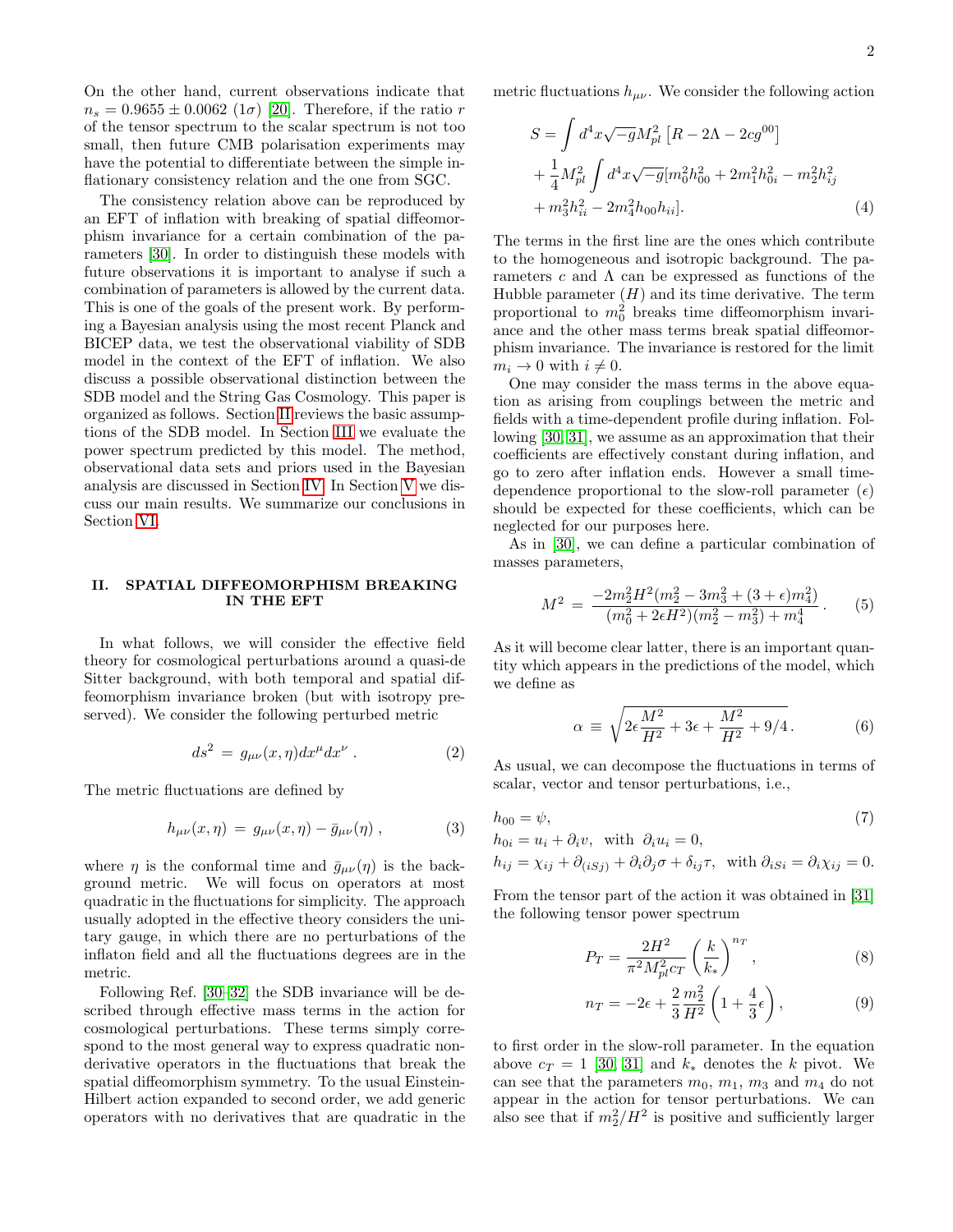than the slow-roll parameter, then we have a positive tensor spectral index.

On the other hand, from the scalar part of the action the following power spectrum was obtained in Ref. [\[30\]](#page-7-16):

<span id="page-2-1"></span>
$$
P_{\mathcal{R}} = \frac{k^3 |v|^2}{a^2 N^2} = \frac{k^{3-2\alpha}}{8\pi^2} \left(\frac{c_s^{-2\alpha}}{2a^2 N^2}\right) \left(\frac{|\eta|}{\sqrt{\alpha^2 - \frac{1}{4}}}\right)^{1-2\alpha},\tag{10}
$$

where

$$
c_s^2 = 2\epsilon H^2 \frac{(m_2^2 - m_3^2)}{(m_0^2 + 2\epsilon H^2)(m_2^2 - m_3^2) + m_4^4},\qquad(11)
$$

and

$$
N^2 \equiv \left(\frac{M_{pl}^2}{H^2}\right) \frac{(m_0^2 + 2\epsilon H^2)(m_2^2 - m_3^2) + m_4^4}{2(m_2^2 - m_3^2)}.
$$
 (12)

Note that in the limit when the extra terms in the action go to zero,  $c_s^2 \to 1$  and  $N^2 \to \epsilon$ . Note also that  $N^2$  can be written as a function of  $c_s^2$ , as  $N^2 = M_{pl}^2 \epsilon / c_s^2$ . Since in this model the curvature perturbation is not constant after Hubble radius crossing [\[31\]](#page-7-18), an explicit timedependence appears in Eq. [\(10\)](#page-2-1). We need to evaluate the result at the end of inflation ( $\eta = \text{const.}$ ,  $a = \text{const.}$ ).

We can write a simplified expression for the spectral index by expanding the square root in the expression [6](#page-1-1) for  $\alpha$  as follows,

$$
n_s - 1 = 3 - 2\alpha = 3 - 3\sqrt{\frac{8\epsilon}{9}\frac{M^2}{H^2} + \frac{4}{3}\epsilon + \frac{4}{9}\frac{M^2}{H^2} + 1}
$$

$$
\approx -2\epsilon - \frac{2}{3}\frac{M^2}{H^2}.
$$
(13)

Although the scalar spectrum must be calculated at the end of inflation, it is possible to show that the slowroll parameter that appears in the above equations corresponds to the one at the moment of Hubble radius crossing [\[30\]](#page-7-16). In general, quantities calculated at horizon crossing are marked with "\*" but, for simplicity, we will omit such a symbol. For instance,  $\epsilon_*$  will be denoted just by  $\epsilon$ . On the other hand, quantities calculated at the end of inflation will be indicated as such.

As shown in [\[30\]](#page-7-16), the approximated SGC consistency relation [\(1\)](#page-0-3) can be recovered in this model if the parameters satisfy the following relation,

$$
-2\epsilon + \frac{2}{3}\frac{m_2^2}{H^2}(1+2\epsilon) = +2\epsilon + \frac{2}{3}\frac{M^2}{H^2}(1+2\epsilon), \quad (14)
$$

which can be written as a function of the parameter  $\alpha$ by the approximated expression

$$
\frac{m_2^2}{H^2} \approx -\frac{9}{2} + 3\epsilon + 3\alpha.
$$
 (15)

In section IV we shall use current observational data to obtain the allowed range of values for  $M^2$  and  $m_2^2$  (or equivalently for  $\alpha$  and  $m_2^2$ ).

### <span id="page-2-0"></span>III. THEORETICAL ANALYSIS

Let us analyse the expression of the power spectrum [\(10\)](#page-2-1). Since we suppose the SDB to be small (and  $c_s^2 \to 1$ in the absence of this breaking), then in many cases of interest we can express  $c_s$  as  $c_s = 1 - \delta$ , where  $\delta$  is much smaller than 1. By expressing the quantity  $N^2 = M_{pl}^2 \epsilon / c_s^2$ and considering  $c_s^2 \approx 1$ , we can obtain a much simpler expression for the power spectrum,

<span id="page-2-2"></span>
$$
P_{\mathcal{R}} = \frac{k^3|v|^2}{a^2N^2} = \frac{k^{3-2\alpha}}{8\pi^2} \left(\frac{1}{2a_{end}^2\epsilon}\right) \left(\frac{|\eta_{end}|}{\sqrt{\alpha^2 - \frac{1}{4}}}\right)^{1-2\alpha},
$$
\n(16)

which is a function of a single free parameter  $\alpha$  encoding the effects of the SDB. Although this approximation for the amplitude only contemplates a class of the SDB models, it almost does not affect the constraints we will derive on the spectral indexes, so that the results for these quantities remain quite general. We write the conformal time at the end of inflation  $\eta_{end}$  and the scale factor at the end of inflation  $a_{end}$  as a function of the respective quantities in the moment of Hubble radius exit and also as a function of the number of e-folds  $\mathcal{N}$ , i.e.,

$$
a_{end} \approx a_* e^{\mathcal{N}}, \qquad \eta_{end} \approx e^{-\mathcal{N}} \eta_* \approx \frac{-e^{-\mathcal{N}}}{H_* a_*}.
$$
 (17)

By substituting the above expressions in Eq. [\(16\)](#page-2-2), and omitting the Hubble radius crossing index ∗, we obtain

<span id="page-2-5"></span><span id="page-2-3"></span>
$$
P_{\mathcal{R}} \approx \frac{1}{8\pi^2} \left(\frac{k}{k_*}\right)^{3-2\alpha} \left(\frac{H^2}{2\epsilon e^{2\mathcal{N}}}\right) \left(\frac{e^{-\mathcal{N}}}{\sqrt{\alpha^2 - \frac{1}{4}}}\right)^{1-2\alpha},\tag{18}
$$

In the case in which spatial diffeomorphism is preserved, the curvature perturbation is conserved after Hubble radius crossing, and the power spectrum is then computed at this crossing moment. Therefore in order to recover the usual case we substitute  $a_{end} \rightarrow a_*$  and  $\eta_{end} \rightarrow \eta_{*}$ , which can be done by making  $\mathcal{N} = 0$  in the above equation. Also, in this limit, we can see from Eq. [\(13\)](#page-2-3) that by making  $M = 0$  (i.e. neglecting the contribution from SDB), we obtain  $\alpha \approx 3/2 + \epsilon$ . We can see that by considering these values in the above equation we recover the usual expression for the power spectrum of inflation, as expected.

For the purpose of making a theoretical analysis here let us write  $\alpha$  as  $\alpha \approx 3/2 + \delta_{\alpha}$ , where  $\delta_{\alpha}$  encompasses the contribution from  $\epsilon$  plus the contribution coming from the SDB  $(\delta_{\alpha} \approx \epsilon + M^2/(3H^2)$  from Eq. [13\)](#page-2-3)<sup>[1](#page-2-4)</sup>. Using this notation in the above equation we obtain

$$
P_{\mathcal{R}} \approx \frac{1}{8\pi^2} \left(\frac{k}{k_*}\right)^{-2\delta_{\alpha}} \left(\frac{H^2}{\epsilon}\right) e^{2\mathcal{N}\delta_{\alpha}},\qquad(19)
$$

<span id="page-2-4"></span><sup>&</sup>lt;sup>1</sup>  $M^2$  can be either positive or negative, just like  $m_i^2$ .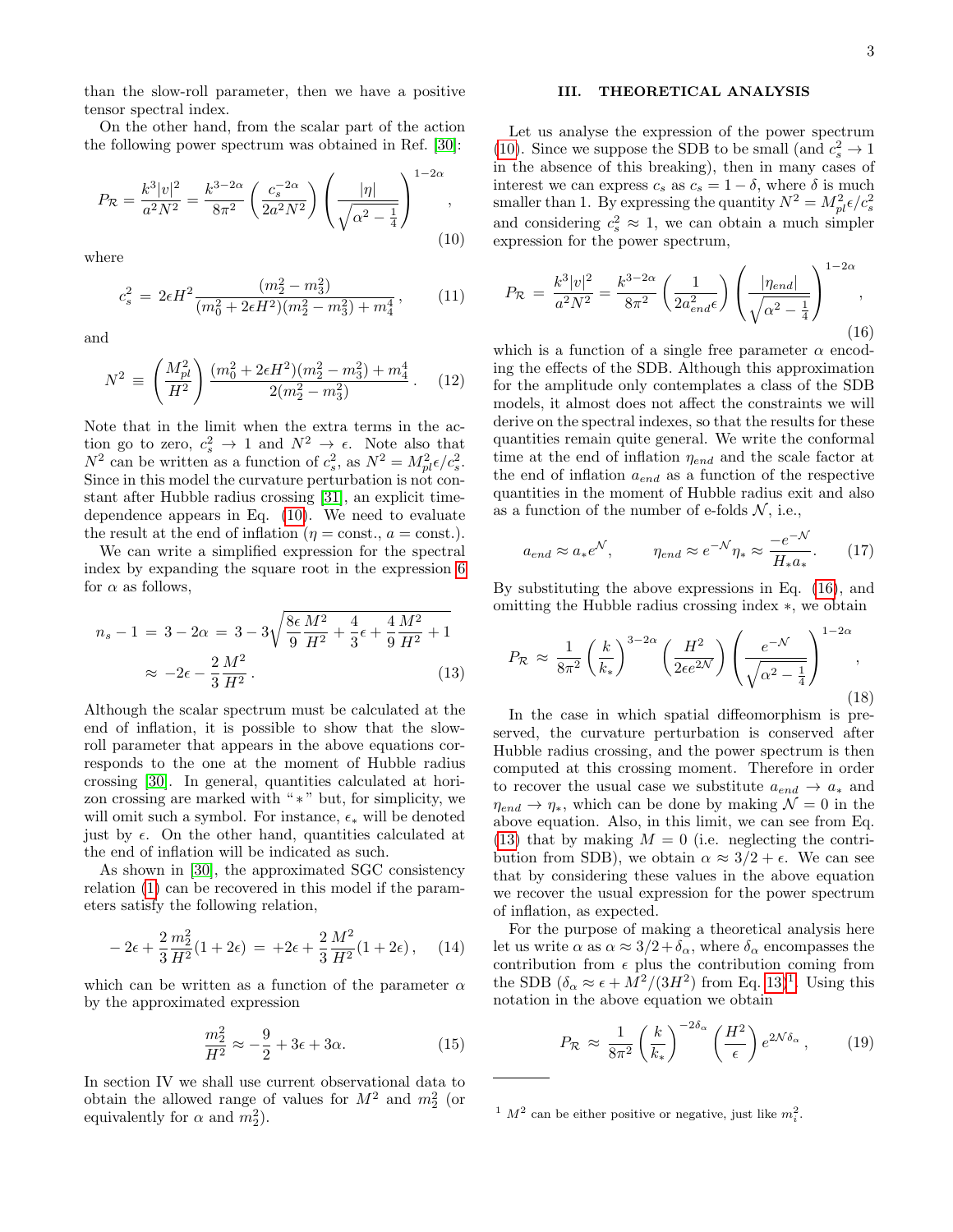where the number of e-folds between the Hubble radius crossing and the end of inflation is usually considered to be  $\mathcal{N} \approx 60$ . Note that, if  $\alpha = 3/2$ , and consequently  $\delta_a =$ 0, a Harrison-Zeldovich spectrum is obtained. For  $\delta_a =$  $\epsilon$  we have an almost scale invariant spectrum with the small red tilt, as predicted by usual inflationary models. In this case, the amplitude of the power spectrum is given by  $A_s \approx H^2/(8\pi^2 \epsilon)$ . We can see from the above equation that, since  $\delta_a$  is in the exponent and it is multiplied by  $\mathcal N$ , the effect of the SDB is exponentially amplified in the amplitude of the scalar power spectrum. Therefore, one must expect that the combination of mass parameters described by  $M^2$  will be quite constrained around zero. The same, however, is not expected for the parameter  $m_2^2$ , which enters in the expression of the tensor tilt.

### <span id="page-3-0"></span>IV. ANALYSIS METHOD

In order to compute the CMB anisotropies spectrum for a given range of values of the  $\alpha$ ,  $H^2$  and  $n_t$  parameters, we use a modified version of the CAMB code [\[40\]](#page-7-25) where the primordial power spectra are given by Eqs.  $(8)$ and [\(18\)](#page-2-5). We performed a Monte Carlo Markov chain analysis using the available package CosmoMC [\[41\]](#page-7-26) and implementing the nested sampling algorithm of MULTI-NEST code  $[42-44]$  $[42-44]$  to obtain our results and calculate the Bayesian evidence factor. In our Bayesian analysis we used the most accurate Importance Nested Sampling (INS) [\[44,](#page-7-28) [45\]](#page-7-29) instead of the vanilla Nested Sampling (NS), requiring a INS Global Log-Evidence error of  $\leq$  0.02.

In addition to the above primordial parameters, we vary the usual set of cosmological variables, namely the baryon density, the cold dark matter density, the ratio between the sound horizon and the angular diameter distance at decoupling, and the optical depth:  $\{\Omega_b h^2, \Omega_c h^2, \theta, \tau\}.$  We consider purely adiabatic initial conditions, fix the sum of neutrino masses to  $0.06 \, eV$ , and also vary the nuisance foregrounds parameters [\[2\]](#page-6-2).

It is important to emphasize that in SDB model the scalar primordial potential is not parameterized with the usual primordial scalar amplitude,  $A_s$ , and primordial spectral index  $n_s$ , as is done for the minimal  $\Lambda$ CDM model. We consider as reference for our comparison two models, namely: the  $\Lambda \text{CDM} + r$ , where r is the tensor-toscalar ratio parameter, which assumes inflation relation consistency  $(r = -8n_t)$  and the  $\Lambda \text{CDM} + r + n_t$ , where the inflationary relation consistency is relaxed.

In our analysis we work with the following priors on the SDB primordial parameters:

$$
-2 < \ln(10^{10}H^2) < 3.5, \\
1.48 < \alpha < 1.54, \\
-1.5 < n_t < 5.5.
$$

We also assume that the  $\epsilon$  and N values do not change significantly with respect to the canonical inflationary chaotic model, and fix them to  $\epsilon = 1/121$  and  $\mathcal{N} = 60$ . The parameter  $\alpha$  mimics the  $\Lambda$ CDM spectral index  $(n_s)$ . Thus, from Eq. [\(18\)](#page-2-5) one may expect values around  $\alpha \simeq 1.51$ . At the same time, joint effects of  $H^2$  and  $\alpha$ parameters replace the canonical primordial scalar amplitude. In such a degeneration of parameters, the amplitude increases considerably if a small increase in the value of  $\alpha$  is made. Therefore, the  $H^2$  value must compensate it by varying in a larger interval.

We use the CMB data set from the latest Planck Collaboration release [\[20\]](#page-7-6), considering the high multipoles Planck temperature data (TT) from the 100-,143-, and 217-GHz half-mission T maps, and the low multipoles data  $(low-P)$  by the joint TT, EE, BB and TE likelihood, where EE and BB are the E- and B-mode CMB polarization power spectrum and TE is the cross-correlation temperature-polarization. We also use B-mode polarization data from the BICEP2 Collaboration [\[3,](#page-6-3) [4\]](#page-6-4) to constraint the parameters associated to the tensor spectrum, using the combined BICEP2/Keck-Planck likelihood, hereafter BKP. Finally, we perform our analysis for a scalar and tensor pivot scale  $k_* = 0.01 \text{ Mpc}^{-1}$ , since at this value the BKP release data are most sensitive and it is close to the decorrelation scale between the tensor amplitude and slope for Planck and BKP joint constraints [\[20\]](#page-7-6).

In order to make an appropriate comparison between the SDB model and the ΛCDM scenario we use the Bayesian model comparison (see Refs. [\[46,](#page-7-30) [47\]](#page-7-31) for a more detailed discussion). The Bayesian *evidence*  $\mathcal{E}$  is defined as the marginal likelihood for the model  $M_i$ :

$$
\mathcal{E}_{M_i} = \int d\theta p(x|\theta, M_i) \pi(\theta|M_i) . \qquad (20)
$$

where x stands for the data,  $\theta$  is the parameters vector and  $\pi(\theta|M_i)$  the prior probability distribution function. The ratio of the Bayesian evidence of the two models (the so-called *Bayes Factor*) can be defined as  $B_{ij} =$  $\mathcal{E}_{M_i}/\mathcal{E}_{M_j}$ , where  $M_j$  is the reference model. We assume uniform (hence separable) priors in each parameter, such that its possible to write  $\pi(\theta|M) = (\Delta \theta_1 \dots \Delta \theta_n)^{-1}$  and

$$
B_{ij} = \frac{\int d\theta p(x|\theta, M_i)}{\int d\theta' p(x|\theta', M_j)} \frac{(\Delta \theta_1 \dots \Delta \theta_{n_i})}{(\Delta \theta'_1 \dots \Delta \theta'_{n_j})} . \tag{21}
$$

In order to classify the models we use the Jeffreys scale [\[48\]](#page-7-32) which gives empirically calibrated levels of significance for the strength of evidence. Here we will use a revisited version of the Jeffreys convention suggested in [\[49\]](#page-7-33) where  $\ln B_{ij} = 0 - 1$ ,  $\ln B_{ij} = 1 - 2.5$ ,  $\ln B_{ij} = 2.5 - 5$ , and  $\ln B_{ij} > 5$  indicate an *inconclusive*, weak, moderate and *strong* preference of the model  $M_i$  with respect to the model  $M_j$ .<sup>[2](#page-3-1)</sup>

<span id="page-3-1"></span><sup>&</sup>lt;sup>2</sup> Note that  $\ln B_{ij} < 0$  means support in favor of the reference model  $M_i$ .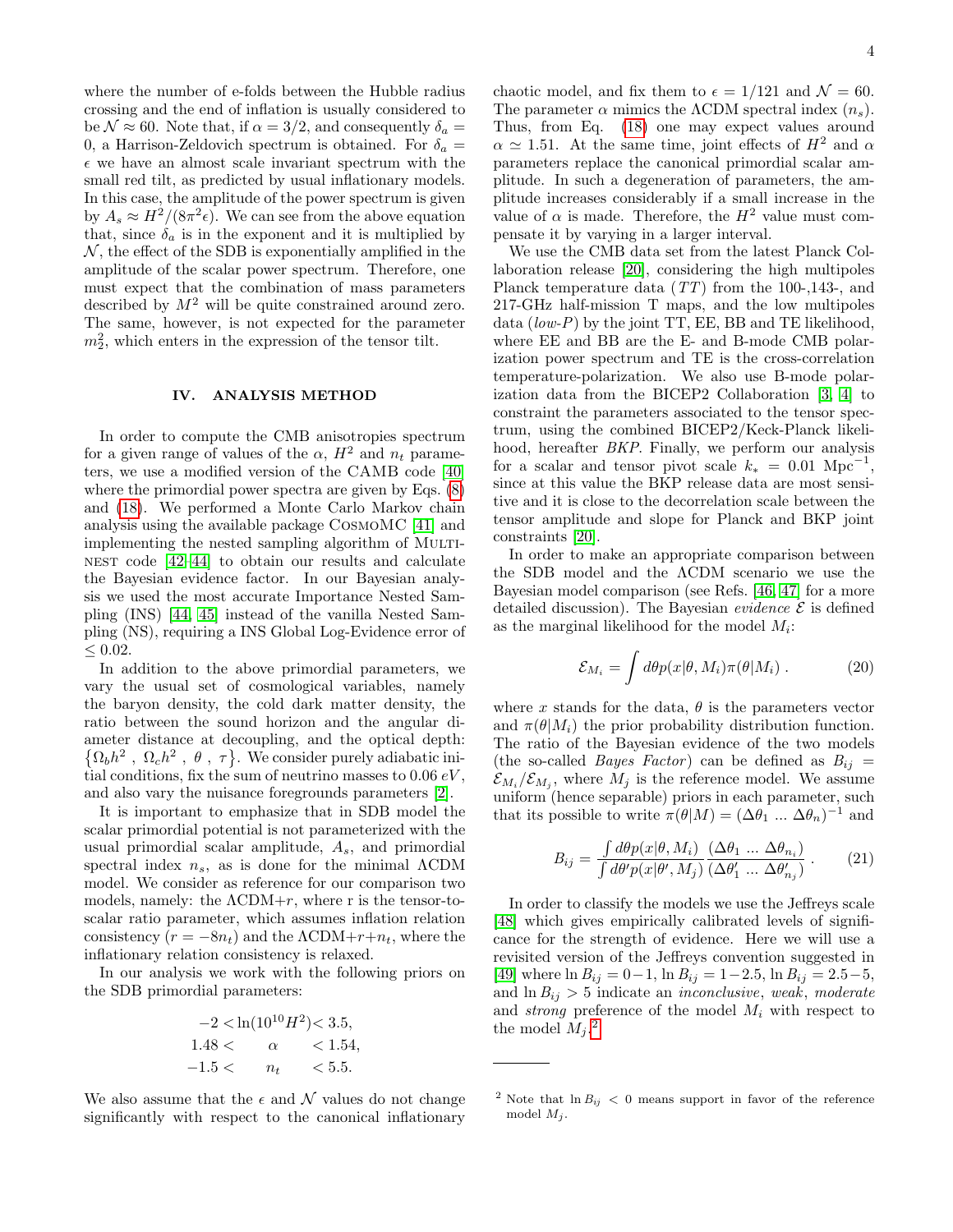

<span id="page-4-1"></span>FIG. 1. The 68% and 95% confidence regions for the SDB (cyan),  $\Lambda \text{CDM}+r$  (red) and  $\Lambda \text{CDM}+r+n_t$  (black dashed) cosmological parameters obtained from TT+lowP+BKP data.



<span id="page-4-2"></span>FIG. 2. Posterior of the index  $\alpha$  and the amplitude  $H^2$  parameters of the SDB model (cyan) compared with the index  $n_s$  and the amplitude  $A_s$  of the  $\Lambda$ CDM+r model (red) and  $\Lambda$ CDM+ $r+n_t$  model (black dashed).

## <span id="page-4-0"></span>V. RESULTS

Fig. [\(1\)](#page-4-1) shows the good agreement between the cosmological parameters constrained in the context of the SDB model (cyan) and the reference models one, namely the  $\Lambda$ CDM+r (red) and the  $\Lambda$ CDM+r+ $n_t$  (black dashed). In the left panel of Fig. [2,](#page-4-2) the posterior probability comparison between the scalar spectral index of the  $\Lambda$ CDM+tensor models and the  $\alpha$  parameter of the SDB model shows a comparable goodness of constraint, while the shift of the mean value (as discussed in the previous section) depends on our parametrization choice. In the right panel of Fig. [2,](#page-4-2) we show the posterior curves for the logarithmic values of the primordial scalar amplitude of the reference models and the  $H^2$  parameter of the SDB. As expected, the degeneracy between the parameters  $H^2$ and  $\alpha$  (see Fig. [3\)](#page-5-0) discussed in the previous section causes a worsening in the  $H^2$  constraint. Our analysis show that the difference between the  $H^2$  constraints and the primordial amplitude of is significant.

In Fig. [4,](#page-5-1) we show the posterior density probability for the tensor spectral index and the tensor-to-scalar ratio parameters. The latter is treated as derived parameter in the SDB model and is calculated as the ratio between the tensor and the scalar power spectrum amplitude at the pivot scale  $k_{0.01}$ . Firstly, we note that the data allow a larger range of blue tensor tilt, excluding negative values at 68% C.L. Such result is fully consistent with previous analysis from the Planck Collaboration [\[20\]](#page-7-6) using both temperature and polarization CMB data, and with the recent analysis of Ref. [\[21\]](#page-7-7), where joint CMB and BKP data are used. In the right panel of Fig. [4](#page-5-1) we also note the very sharp constraints on  $r_{0.01}$  for the SDB model. Such a narrow bound  $(r_{0.01} = 0.017 \pm 0.007)$  at  $1\sigma$ ) is due to our parametrization choice, since the tensor amplitude is directly linked to the scalar one (both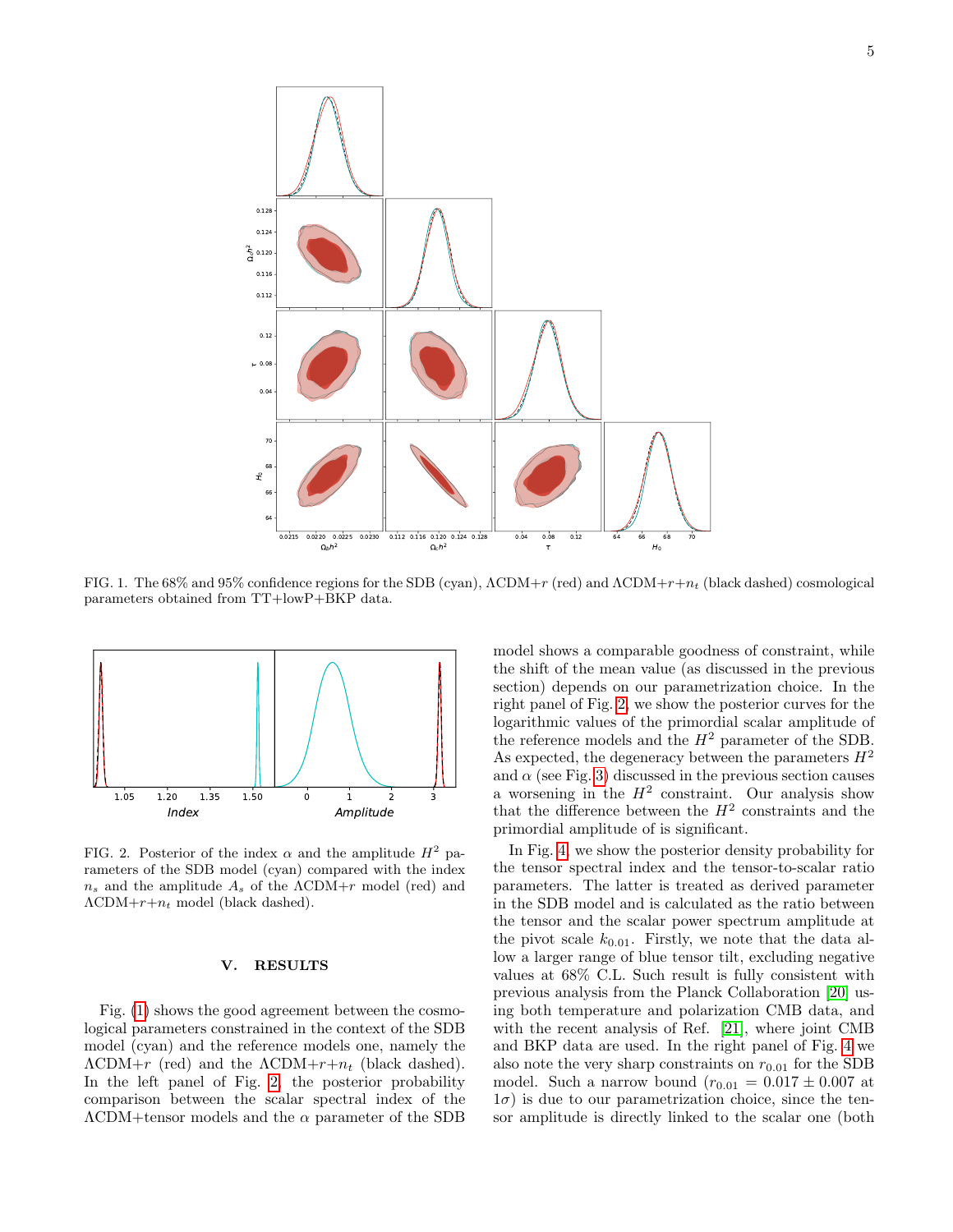| Parameter                                  | SDB Model                                                         |
|--------------------------------------------|-------------------------------------------------------------------|
| $\ln(10^{10}H^2)$                          | $\begin{array}{c} 0.605 \pm 0.384 \\ 1.517 \pm 0.003 \end{array}$ |
| $\alpha$                                   |                                                                   |
| $n_{t}$                                    | $1.914 \pm 1.150$                                                 |
|                                            |                                                                   |
| $\Delta\chi^2_{\rm best}$                  |                                                                   |
| $ln B_{ij}$                                | $-15.8$                                                           |
|                                            |                                                                   |
| $\overline{\Delta}\chi^2_{\rm best(+n_t)}$ | $+3.9$                                                            |
| $\ln B_{ij(+n_t)}$                         | $+1.6$                                                            |

<span id="page-5-2"></span>TABLE I. 68% confidence limits for the cosmological parameters using TT+lowP+BKP data. The  $\Delta \chi_{best}^2$  and the  $\ln B_{ij}$  refers to the difference with respect to the  $\Lambda \text{CDM} + r$ with fixed consistency relation. The subscript " $(n_t)$ " refers to the difference with respect to the  $\Lambda$ CDM+ $r+n_t$  (with relaxed consistency relation).



<span id="page-5-0"></span>FIG. 3. The 68% and 95% confidence regions for the parameters  $H^2$  and  $\alpha$ .

depending on  $H^2$ ). We stress that our parametrization worsens the constraints on the scalar amplitude but improves the tensor amplitude bound.

In Tab. [I](#page-5-2) we summarize the results of our analysis for the  $H^2$ ,  $\alpha$  and  $n_t$  parameters of the SDB model. The parameter  $\alpha$  is constrained to be  $1.517 \pm 0.003$  at 68% confidence level, which entails a corresponding  $n_s$  value very similar to the standard inflationary prediction. This implies that the parameter  $M^2/H^2$ , which quantifies the effect of the diffeomorphism breaking in the scalar spectrum, is constrained to be very small. However, from Eq. [\(5\)](#page-1-3) we can see that it is possible to have  $M \approx 0$ along with not so small values of  $m_2$   $(m_2^2/H^2)$  of order  $\epsilon$ , for example).

We emphasize that positive values of  $n_t$  correspond to values of  $m_2^2$  such that  $m_2^2/H^2 > 3\epsilon$  (see Eq. [\(9\)](#page-1-4)). A combined analysis involving the scalar and tensor spectral indexes show that a red tensor tilt  $(m_2^2/H^2 < 3\epsilon)$  is only marginally allowed by the data at  $1\sigma$ , while a larger



<span id="page-5-1"></span>FIG. 4. Posterior density probability distribution for the SDB (cyan line) and  $\Lambda \text{CDM} + r$  primordial tensor parameters with (red line) and without (black dashed line) inflation consistency relation arising from TT+lowP+BKP data.

range of positive values for  $m_2^2$  is supported <sup>[3](#page-5-3)</sup>.

In the last lines of the Table [\(I\)](#page-5-2), we show the  $\Delta \chi^2$ and the Bayes factor of such SDB model with respect to the ΛCDM+tensor scenarios, when the inflationary consistency relation is considered (first lines) or not (latest lines). In the first case, while the two best fit models describe the data with the same goodness  $(\Delta \chi^2 = 0)$ , the Bayesian analysis shows a strong preference of the data for the  $\Lambda \text{CDM} + r$  model. This result can be well explained and understood by considering two factors. Firstly, the degeneration between  $\alpha$  and  $H^2$  parameters and the consequent deterioration of the  $H^2$  constraint with respect to the standard model primordial amplitude parameter. Secondly, and more important, the fact that we are comparing our model (with tensor index free to vary) with a  $\Lambda$ CDM+r one (which assumes the inflation consistency relation). If we relax such relation in the  $\Lambda \text{CDM} + r + n_t$  model, we obtain a  $n_t$  value of  $1.6 \pm 0.9$ and a Bayes factor of  $\ln B_{ij} = +1.6$ . This implies a weak evidence in favor of the SDB model with respect to the ΛCDM. We also note that, if the tensor index is left free to vary in the standard cosmological model, a significant deterioration in its Bayesian evidence is produced. Moreover, as said above, the improved evidence of the SDB model with respect to the latter is due to our parametrization choice on the tensor amplitude (e.g. in terms of  $H$ ), which leads to the sharp constraints on the parameter r.

Finally, in order to compare the predictions of the SGC and SDB models, we derive the scalar spectral index parameter  $n_s$  for the SDB scenario, from the  $\alpha$  constraints, using Eq. [13.](#page-2-3) In Fig. [\(5\)](#page-6-5), we show the observational bounds on  $n_s$  and  $n_t$  plane. The red and the blue lines

<span id="page-5-3"></span><sup>3</sup> We must point out that although the data prefer higher values of  $m_2^2/H^2$  this theoretical model is justified only for values of  $m_2^2/H^2 \ll 1$ . However, for illustrative purposes, we show in the figures all values for the tensor tilt allowed by the data. Nevertheless, the two lines shown in Fig. [5](#page-6-5) are associated with values of  $m_2^2$  lying within the range of strict validity of the theory.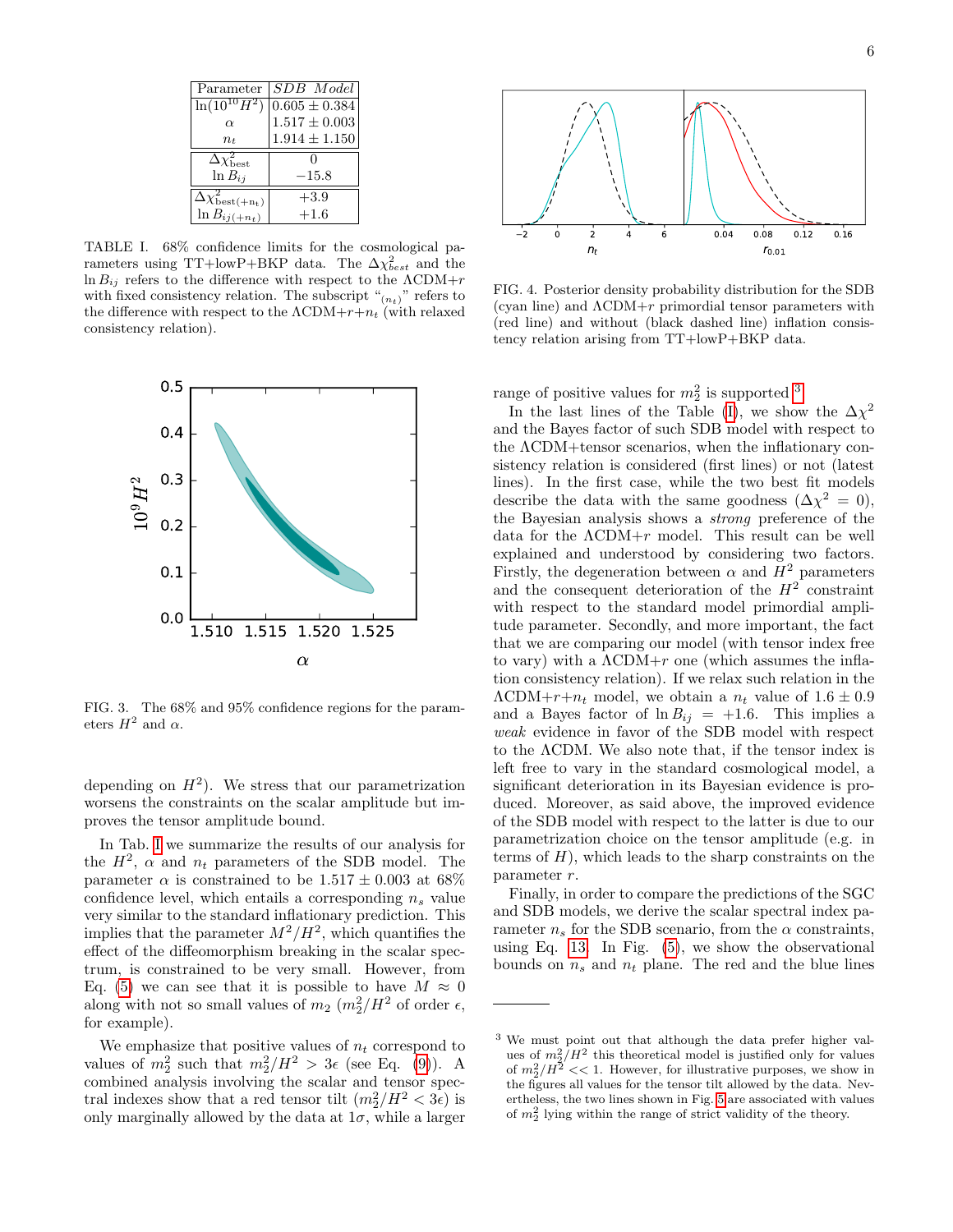

<span id="page-6-5"></span>FIG. 5. The 68% and 95% confidence regions for the parameters  $n_s$  and  $n_t$ . The blue and the red lines correspond to the approximated consistency relations for SGC and standard inflation, respectively. The figure on the right corresponds to a zoom of the figure on the left.

show, respectively, the approximated consistency relations of inflation  $(n_t \approx n_s-1)$  and SGC  $(n_t \approx -(n_s-1)),$ where both can be recovered by specific values of the SDB model parameters. As can be seen, both models are compatible with the data at  $1\sigma$ , although the SGC (and SDB) combination of parameters lies closer to the mean value. In other words, this amounts to saying that the current CMB data cannot distinguish between standard inflation and String Gas Cosmology (or the specific SDB model associated to it).

### <span id="page-6-1"></span>VI. CONCLUSIONS

The assumption of the breaking of spatial diffeomorphism invariance changes the prediction of simple slowroll inflationary models, allowing to obtain values of  $n_t > 0$ . Through an observational analysis we have obtained constraints on the parameters of the model and also tested the specific combinations of values which recover the consistency relation of the SGC. While the scalar predictions of the SDB model are very similar to the ones expected from usual inflation, the tensorial predictions can be quite different. The parameter space of tensor parameters allowed within  $1\sigma$  are mostly dominated by values of the SDB parameter  $m_2 > 0$ . Also, we have shown that the parameters of the SDB model, which recover the SGC and inflationary consistency relation, are compatible with the data at  $1\sigma$ .

We have obtained an upper limit on the tensor-toscalar ratio for the SDB model that is smaller than the one predicted by the usual inflation. Moreover, through a Bayesian analysis we have shown that, by comparing the SDB model and  $\Lambda$ CDM+ $r$  scenario, which assumes the inflation consistency relation, a strong evidence in favor of the latter is found. On the other hand, when the consistency relation is relaxed we have found a weak evidence in favor of the model with diffeomorphism breaking. Finally, it is worth emphasizing that there are great prospects that the next generation of experiments will improve the results obtained here, which encourages further analyzes of the SDB and SGC models. Furthermore, since the SGC consistency relation lies within the range of allowed values of the SDB parameters (within  $1\sigma$ ), we stress the importance of analyzing other predictions of the model, like the non-Gaussianities for instance [\[32\]](#page-7-24).

## ACKNOWLEDGEMENTS

We thank Prof. Robert H. Brandenberger for comments on our draft. LG is supported by Coordenação de Aperfeiçoamento de Pessoal de Nivel Superior (CAPES) (88887.116715/2016-00). MB acknowledges financial support of the Fundação Carlos Chagas Filho de Amparo `a Pesquisa do Estado do Rio de Janeiro (FAPERJ - fellowship  $Nota$  10. JSA is supported by Conselho Nacional de Desenvolvimento Cientifico e Tecnologico (CNPq) and FAPERJ. We also acknowledge the authors of the CosmoMC (A. Lewis) and Multinest (F. Feroz) codes.

- <span id="page-6-0"></span>[1] G. Hinshaw et al. [WMAP Collaboration], Astrophys. J. Suppl. 208, 19 (2013)
- <span id="page-6-3"></span>[3] P. A. R. Ade et al. [BICEP2 and Planck Collaborations], Phys. Rev. Lett. 114, 10, 101301 (2015);
- <span id="page-6-2"></span>[2] N. Aghanim et al. [Planck Collaboration], Astron. Astrophys. 594, A11 (2016)
- <span id="page-6-4"></span>[4] P. A. R. Ade et al. [BICEP2 and Keck Array Collaborations], Phys. Rev. Lett. 116, 031302 (2016)